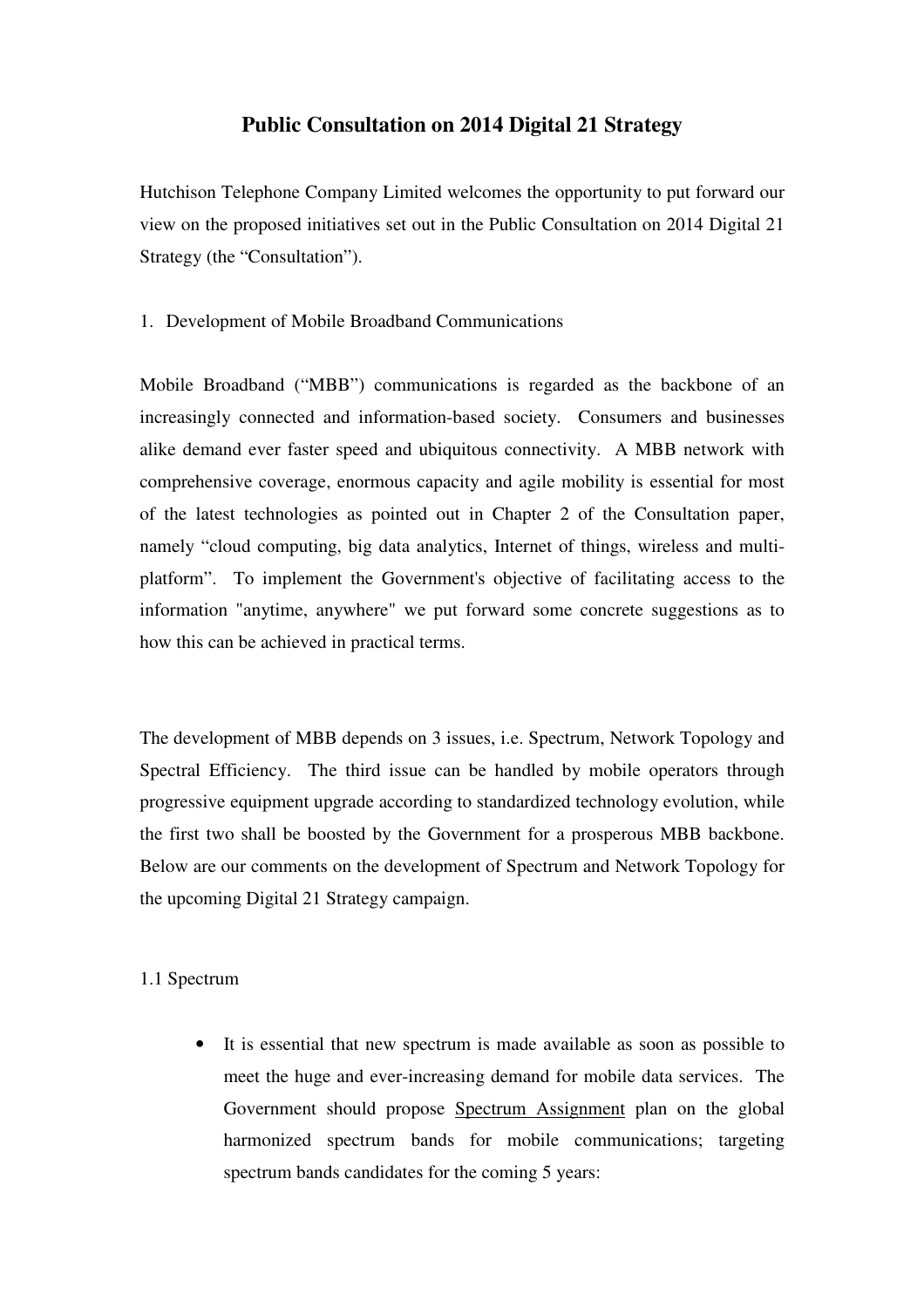$\circ$  3GPP Band  $\epsilon$  > 600 MHz spectrum for mobile service

|  | $\checkmark$ Band 28 : 2 x45 | MHz FDD 700 MHz (Digital Dividend)                |
|--|------------------------------|---------------------------------------------------|
|  |                              | $\checkmark$ Band 38 : 1 x50 MHz TDD 2.5 GHz      |
|  |                              | $\checkmark$ Band 42 : 1 x200 MHz TDD 3.5 GHz     |
|  |                              | $\checkmark$ Band 43 : 1 x200 MHz TDD 3.5 GHz     |
|  |                              | $\checkmark$ Band 11, 21 : 2 x 35 MHz FDD 1.5 GHz |

- o ITU Millimeter Wave Band for mobile backhaul / front haul
	- $\checkmark$  71-76 GHz and 81-86 GHz (E band)

## 1.2 Network Topology

- • Heterogeneous Networks ("HetNet") is considered to be the future Network Topology for MBB networks. It will be deployed with dense Small Cells according to standardized 3GPP technology evolution.
- The Government should drive such pioneering deployment by coordinating all the relevant departments (e.g. OFCA, Highways Department, Town Planning Board and Buildings Department) and co- operate with commercial entities (e.g. mobile operators). A seamless policy and uniform process should be adopted to promote the deployment of small cells in public properties:
	- o Ease of commercial Access for deployment and/or facilities maintenance (e.g. secure but simplified, streamlined physical access);
		- $\checkmark$  Access to electrical power
		- $\checkmark$  Access to Internet access connections for backhaul;
		- $\checkmark$  Access to Government premises and public/private buildings;
	- $\circ$  To simplify site approval procedures and shorten lead time owing to the large amount of small cells compared to conventional macro site;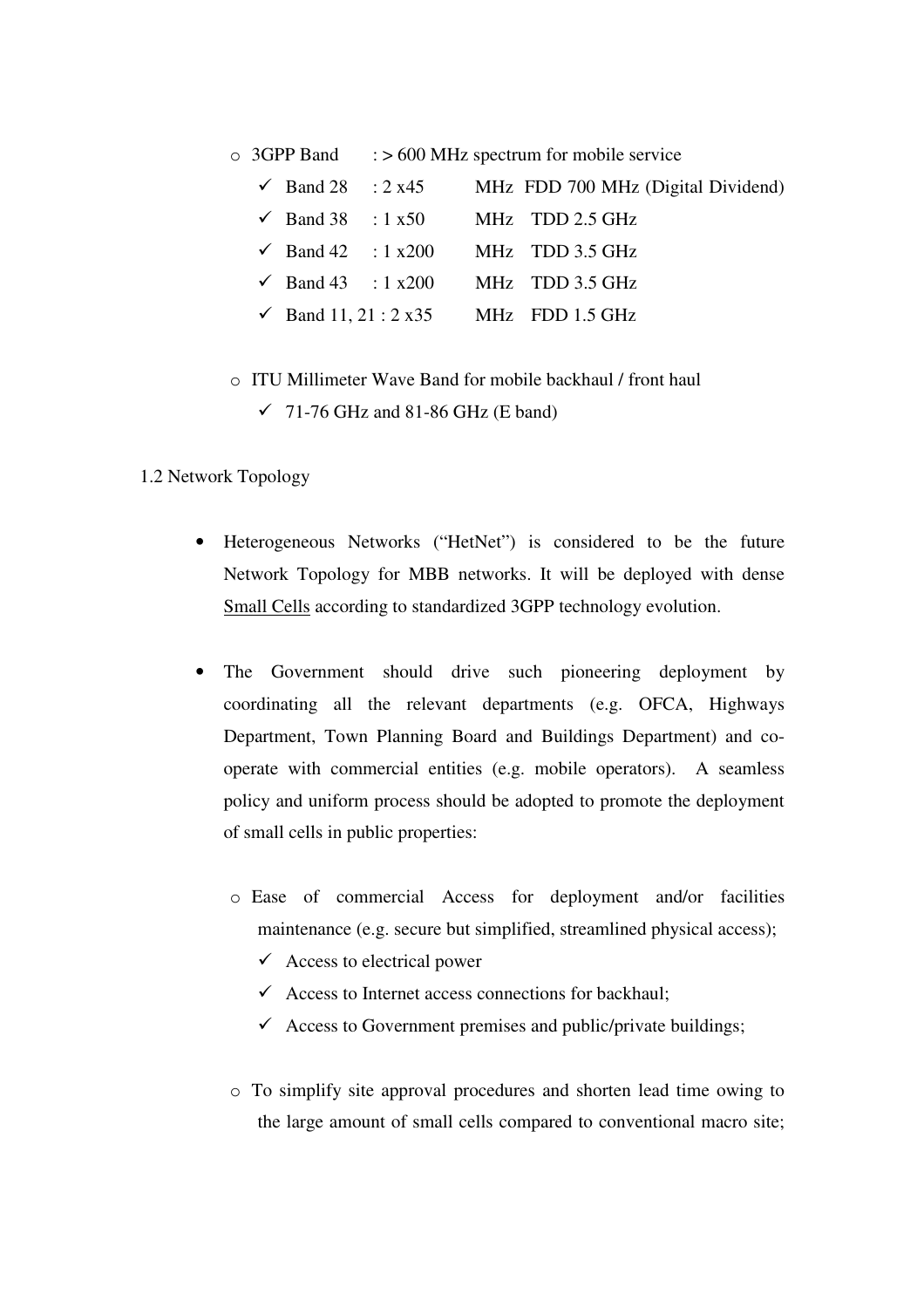it is recommended to be treated in the way similar to that for Wi-Fi hotspot deployment currently run.

- o To set policy and timeline plan for E-band Millimeter Wave trial test and allocation, as a potential means for small cell backhaul / front haul;
- o To set one-stop capability for commercial entities to pay for access to electrical power, Internet access, and rent for building access, if not exempted.
- • It is mentioned in Section (B) of the Consultation paper that, "our city- wide Wi-Fi penetration is also among the highest in the world", "free of charge or free for a certain period of time through some 10,000 hotspots at over 5,400 locations" with a view of further expansion at more locations in the future.
	- o On top of the increasing Wi-Fi hotspot Quantity, we consider that the enhancement of Quality of Service ("QoS") and Quality of Experience ("QoE") for End Users are also important.
	- o The development progress of the advanced Wi-Fi features below should be considered by the Government for feasibility evaluation:
		- $\checkmark$  Inter-working between Wi-Fi and Mobile networks, including seamless handover and loading balance;
		- $\checkmark$  IEEE 802.11ad: the multi-gigabit speed wireless communications technology operating over the unlicensed 60 GHz frequency band; subsumed by the Wi-Fi Alliance in March of 2013.
		- $\checkmark$  IEEE 802.22: using cognitive radio techniques to allow sharing of geographically unused white spaces spectrum allocated for TV broadcast service, on a non-interfering basis, to bring broadband access to hard-to-reach, low population density areas, typical of rural environment.